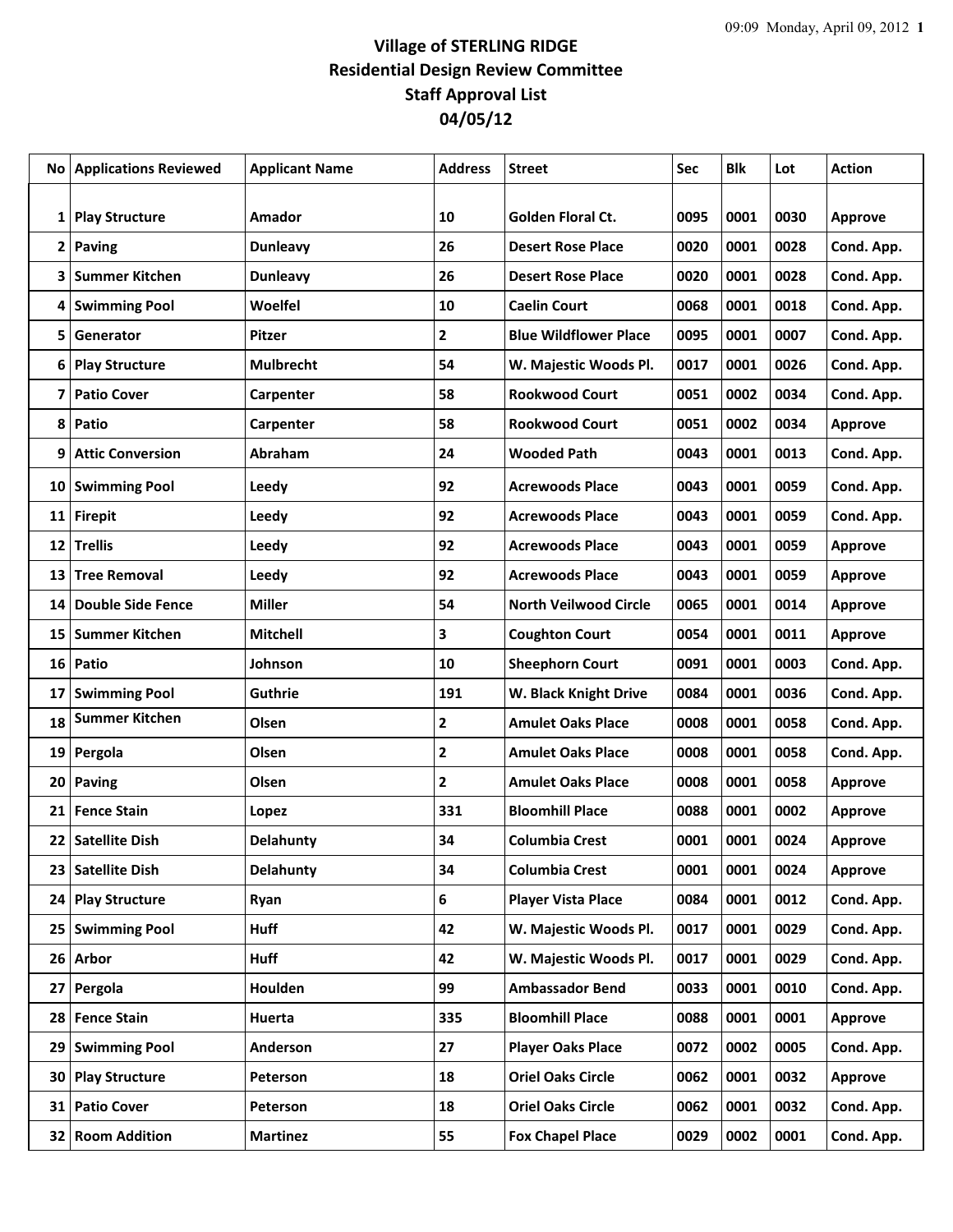## **Village of STERLING RIDGE Residential Design Review Committee Staff Approval List 04/05/12**

| 26<br>0096<br>0002<br>0002<br>Paving<br><b>Smalstig</b><br><b>Clare Point Drive</b><br>Cond. App.<br>34<br><b>Trampoline</b><br>2<br>0040<br>0002<br>0006<br>Clayton<br><b>Barlow Court</b><br>35<br><b>Approve</b><br>143<br>0083<br>0001<br>0030<br>36<br><b>Swimming Pool</b><br><b>McCourt</b><br><b>West Black Knight</b><br>Cond. App.<br>S. Bardsbrook Circle<br><b>Tree Removal</b><br><b>Onoere and Larricilla</b><br>62<br>0039<br>0001<br>0013<br>37<br><b>Approve</b><br>22<br><b>Patio Cover</b><br><b>Schulz</b><br><b>Middle Gate Place</b><br>0012<br>0001<br>0038<br>Cond. App.<br>38<br>22<br>0038<br>39<br><b>Patio Cover</b><br><b>Schulz</b><br><b>Middle Gate Place</b><br>0012<br>0001<br>Cond. App.<br>79<br>0002<br><b>Swimming Pool</b><br>Hansen<br><b>Silvermont Drive</b><br>0026<br>0001<br>Cond. App.<br>40<br>7<br><b>Swimming Pool</b><br><b>Dulcet Hollow</b><br>0007<br>0002<br>0019<br>Cond. App.<br>41<br><b>Gonzalez</b><br>7<br>0019<br><b>Fountain</b><br><b>Dulcet Hollow</b><br>0007<br>0002<br>42<br><b>Gonzalez</b><br>Cond. App.<br><b>Swimming Pool</b><br>10<br><b>Crabtree Court</b><br>0073<br>0001<br>0025<br>Cond. App.<br>43<br>Wamsley<br>Gordon<br>22<br><b>Summer Kitchen</b><br><b>Winsome Path</b><br>0066<br>0001<br>0027<br>Cond. App.<br>44<br>22<br>45<br>Gordon<br><b>Winsome Path</b><br>0066<br>0001<br>0027<br>Cond. App.<br><b>Firepit</b><br>46<br>Patio<br>Gordon<br>22<br><b>Winsome Path</b><br>0066<br>0001<br>0027<br><b>Approve</b><br>Weiland<br>34<br>0020<br>0001<br>0026<br><b>Swimming Pool</b><br><b>Desert Rose</b><br>Cond. App.<br>47<br>0026<br>48<br><b>Fence Barrier</b><br>Weiland<br>34<br><b>Desert Rose</b><br>0020<br>0001<br>Cond. App.<br>49<br>Pergola<br>Wardle<br>14<br><b>Libretto Court</b><br>0027<br>0001<br>0019<br>Cond. App.<br><b>Summer Kitchen</b><br>Wardle<br>14<br>0027<br>0001<br>0019<br>Cond. App.<br>50<br>Libretto Court<br>14<br><b>Fireplace</b><br>Wardle<br><b>Libretto Court</b><br>0027<br>0001<br>0019<br>Cond. App.<br>51<br>Patio<br>Wardle<br>14<br>52<br><b>Libretto Court</b><br>0027<br>0001<br>0019<br>Cond. App.<br>0002<br>0013<br><b>Neri</b><br>10<br><b>Player Pond</b><br>0023<br>53<br><b>Awning</b><br><b>Approve</b><br><b>Approve</b><br>Roof<br>54<br><b>Ledgestone Place</b><br>0014<br>0002<br>0035<br>54<br><b>Davis</b><br>Roof<br><b>Approve</b><br>55<br>50<br><b>Ledgestone Place</b><br>0014<br>0002<br>0036<br>Reynaga<br>Roof<br>Approve<br>56<br>0037<br>46<br>0014<br>0002<br><b>Doerrfeld</b><br><b>Ledgestone Place</b><br>Roof<br><b>Approve</b><br>57<br>0038<br>Sandhu<br>42<br><b>Ledgestone Place</b><br>0014<br>0002<br>Roof<br><b>Approve</b><br>58<br>38<br><b>LKM Resources</b><br><b>Ledgestone Place</b><br>0014<br>0002<br>0039<br>Roof<br><b>Approve</b><br>59<br>34<br><b>Ledgestone Place</b><br>0014<br>0002<br>0040<br>Corona<br>Roof<br><b>Approve</b><br>60<br>0003<br>0037<br>107<br><b>Ledgestone Place</b><br>0014<br><b>Brady</b><br>Roof<br>0003<br>Approve<br>61<br><b>Ledgestone Place</b><br>0038<br><b>Nesbitt</b><br>103<br>0014<br>Roof<br>0003<br>Approve<br>62<br>99<br><b>Ledgestone Place</b><br>0014<br>0039<br><b>Morris</b><br>Roof<br>0003<br><b>Approve</b><br>63<br>0040<br>95<br>0014<br><b>Stewart</b><br><b>Ledgestone Place</b><br>Roof<br>0003<br><b>Approve</b><br>64<br><b>Ledgestone Place</b><br>0014<br>0041<br><b>Dodd</b><br>91<br>Roof<br>0003<br>Approve<br>65<br>0042<br>Kokowsky<br><b>Ledgestone Place</b><br>0014<br>87<br>Roof<br>0004<br>Approve<br>66<br>0001<br>71<br><b>Ledgestone Place</b><br>0014<br><b>Sucar</b> | 33 | <b>Summer Kitchen</b> | <b>Smalstig</b> | 26 | <b>Clare Point Drive</b> | 0096 | 0002 | 0002 | Cond. App. |
|---------------------------------------------------------------------------------------------------------------------------------------------------------------------------------------------------------------------------------------------------------------------------------------------------------------------------------------------------------------------------------------------------------------------------------------------------------------------------------------------------------------------------------------------------------------------------------------------------------------------------------------------------------------------------------------------------------------------------------------------------------------------------------------------------------------------------------------------------------------------------------------------------------------------------------------------------------------------------------------------------------------------------------------------------------------------------------------------------------------------------------------------------------------------------------------------------------------------------------------------------------------------------------------------------------------------------------------------------------------------------------------------------------------------------------------------------------------------------------------------------------------------------------------------------------------------------------------------------------------------------------------------------------------------------------------------------------------------------------------------------------------------------------------------------------------------------------------------------------------------------------------------------------------------------------------------------------------------------------------------------------------------------------------------------------------------------------------------------------------------------------------------------------------------------------------------------------------------------------------------------------------------------------------------------------------------------------------------------------------------------------------------------------------------------------------------------------------------------------------------------------------------------------------------------------------------------------------------------------------------------------------------------------------------------------------------------------------------------------------------------------------------------------------------------------------------------------------------------------------------------------------------------------------------------------------------------------------------------------------------------------------------------------------------------------------------------------------------------------------------------------------------------------------------------------------------------------------------------------------------------------------------------------------------------------------------------------------------------------------------------------------------------------------------------------------------------------------------------------------------------------------------------------------------------------------------------------------------------------------------------------------------|----|-----------------------|-----------------|----|--------------------------|------|------|------|------------|
|                                                                                                                                                                                                                                                                                                                                                                                                                                                                                                                                                                                                                                                                                                                                                                                                                                                                                                                                                                                                                                                                                                                                                                                                                                                                                                                                                                                                                                                                                                                                                                                                                                                                                                                                                                                                                                                                                                                                                                                                                                                                                                                                                                                                                                                                                                                                                                                                                                                                                                                                                                                                                                                                                                                                                                                                                                                                                                                                                                                                                                                                                                                                                                                                                                                                                                                                                                                                                                                                                                                                                                                                                                             |    |                       |                 |    |                          |      |      |      |            |
|                                                                                                                                                                                                                                                                                                                                                                                                                                                                                                                                                                                                                                                                                                                                                                                                                                                                                                                                                                                                                                                                                                                                                                                                                                                                                                                                                                                                                                                                                                                                                                                                                                                                                                                                                                                                                                                                                                                                                                                                                                                                                                                                                                                                                                                                                                                                                                                                                                                                                                                                                                                                                                                                                                                                                                                                                                                                                                                                                                                                                                                                                                                                                                                                                                                                                                                                                                                                                                                                                                                                                                                                                                             |    |                       |                 |    |                          |      |      |      |            |
|                                                                                                                                                                                                                                                                                                                                                                                                                                                                                                                                                                                                                                                                                                                                                                                                                                                                                                                                                                                                                                                                                                                                                                                                                                                                                                                                                                                                                                                                                                                                                                                                                                                                                                                                                                                                                                                                                                                                                                                                                                                                                                                                                                                                                                                                                                                                                                                                                                                                                                                                                                                                                                                                                                                                                                                                                                                                                                                                                                                                                                                                                                                                                                                                                                                                                                                                                                                                                                                                                                                                                                                                                                             |    |                       |                 |    |                          |      |      |      |            |
|                                                                                                                                                                                                                                                                                                                                                                                                                                                                                                                                                                                                                                                                                                                                                                                                                                                                                                                                                                                                                                                                                                                                                                                                                                                                                                                                                                                                                                                                                                                                                                                                                                                                                                                                                                                                                                                                                                                                                                                                                                                                                                                                                                                                                                                                                                                                                                                                                                                                                                                                                                                                                                                                                                                                                                                                                                                                                                                                                                                                                                                                                                                                                                                                                                                                                                                                                                                                                                                                                                                                                                                                                                             |    |                       |                 |    |                          |      |      |      |            |
|                                                                                                                                                                                                                                                                                                                                                                                                                                                                                                                                                                                                                                                                                                                                                                                                                                                                                                                                                                                                                                                                                                                                                                                                                                                                                                                                                                                                                                                                                                                                                                                                                                                                                                                                                                                                                                                                                                                                                                                                                                                                                                                                                                                                                                                                                                                                                                                                                                                                                                                                                                                                                                                                                                                                                                                                                                                                                                                                                                                                                                                                                                                                                                                                                                                                                                                                                                                                                                                                                                                                                                                                                                             |    |                       |                 |    |                          |      |      |      |            |
|                                                                                                                                                                                                                                                                                                                                                                                                                                                                                                                                                                                                                                                                                                                                                                                                                                                                                                                                                                                                                                                                                                                                                                                                                                                                                                                                                                                                                                                                                                                                                                                                                                                                                                                                                                                                                                                                                                                                                                                                                                                                                                                                                                                                                                                                                                                                                                                                                                                                                                                                                                                                                                                                                                                                                                                                                                                                                                                                                                                                                                                                                                                                                                                                                                                                                                                                                                                                                                                                                                                                                                                                                                             |    |                       |                 |    |                          |      |      |      |            |
|                                                                                                                                                                                                                                                                                                                                                                                                                                                                                                                                                                                                                                                                                                                                                                                                                                                                                                                                                                                                                                                                                                                                                                                                                                                                                                                                                                                                                                                                                                                                                                                                                                                                                                                                                                                                                                                                                                                                                                                                                                                                                                                                                                                                                                                                                                                                                                                                                                                                                                                                                                                                                                                                                                                                                                                                                                                                                                                                                                                                                                                                                                                                                                                                                                                                                                                                                                                                                                                                                                                                                                                                                                             |    |                       |                 |    |                          |      |      |      |            |
|                                                                                                                                                                                                                                                                                                                                                                                                                                                                                                                                                                                                                                                                                                                                                                                                                                                                                                                                                                                                                                                                                                                                                                                                                                                                                                                                                                                                                                                                                                                                                                                                                                                                                                                                                                                                                                                                                                                                                                                                                                                                                                                                                                                                                                                                                                                                                                                                                                                                                                                                                                                                                                                                                                                                                                                                                                                                                                                                                                                                                                                                                                                                                                                                                                                                                                                                                                                                                                                                                                                                                                                                                                             |    |                       |                 |    |                          |      |      |      |            |
|                                                                                                                                                                                                                                                                                                                                                                                                                                                                                                                                                                                                                                                                                                                                                                                                                                                                                                                                                                                                                                                                                                                                                                                                                                                                                                                                                                                                                                                                                                                                                                                                                                                                                                                                                                                                                                                                                                                                                                                                                                                                                                                                                                                                                                                                                                                                                                                                                                                                                                                                                                                                                                                                                                                                                                                                                                                                                                                                                                                                                                                                                                                                                                                                                                                                                                                                                                                                                                                                                                                                                                                                                                             |    |                       |                 |    |                          |      |      |      |            |
|                                                                                                                                                                                                                                                                                                                                                                                                                                                                                                                                                                                                                                                                                                                                                                                                                                                                                                                                                                                                                                                                                                                                                                                                                                                                                                                                                                                                                                                                                                                                                                                                                                                                                                                                                                                                                                                                                                                                                                                                                                                                                                                                                                                                                                                                                                                                                                                                                                                                                                                                                                                                                                                                                                                                                                                                                                                                                                                                                                                                                                                                                                                                                                                                                                                                                                                                                                                                                                                                                                                                                                                                                                             |    |                       |                 |    |                          |      |      |      |            |
|                                                                                                                                                                                                                                                                                                                                                                                                                                                                                                                                                                                                                                                                                                                                                                                                                                                                                                                                                                                                                                                                                                                                                                                                                                                                                                                                                                                                                                                                                                                                                                                                                                                                                                                                                                                                                                                                                                                                                                                                                                                                                                                                                                                                                                                                                                                                                                                                                                                                                                                                                                                                                                                                                                                                                                                                                                                                                                                                                                                                                                                                                                                                                                                                                                                                                                                                                                                                                                                                                                                                                                                                                                             |    |                       |                 |    |                          |      |      |      |            |
|                                                                                                                                                                                                                                                                                                                                                                                                                                                                                                                                                                                                                                                                                                                                                                                                                                                                                                                                                                                                                                                                                                                                                                                                                                                                                                                                                                                                                                                                                                                                                                                                                                                                                                                                                                                                                                                                                                                                                                                                                                                                                                                                                                                                                                                                                                                                                                                                                                                                                                                                                                                                                                                                                                                                                                                                                                                                                                                                                                                                                                                                                                                                                                                                                                                                                                                                                                                                                                                                                                                                                                                                                                             |    |                       |                 |    |                          |      |      |      |            |
|                                                                                                                                                                                                                                                                                                                                                                                                                                                                                                                                                                                                                                                                                                                                                                                                                                                                                                                                                                                                                                                                                                                                                                                                                                                                                                                                                                                                                                                                                                                                                                                                                                                                                                                                                                                                                                                                                                                                                                                                                                                                                                                                                                                                                                                                                                                                                                                                                                                                                                                                                                                                                                                                                                                                                                                                                                                                                                                                                                                                                                                                                                                                                                                                                                                                                                                                                                                                                                                                                                                                                                                                                                             |    |                       |                 |    |                          |      |      |      |            |
|                                                                                                                                                                                                                                                                                                                                                                                                                                                                                                                                                                                                                                                                                                                                                                                                                                                                                                                                                                                                                                                                                                                                                                                                                                                                                                                                                                                                                                                                                                                                                                                                                                                                                                                                                                                                                                                                                                                                                                                                                                                                                                                                                                                                                                                                                                                                                                                                                                                                                                                                                                                                                                                                                                                                                                                                                                                                                                                                                                                                                                                                                                                                                                                                                                                                                                                                                                                                                                                                                                                                                                                                                                             |    |                       |                 |    |                          |      |      |      |            |
|                                                                                                                                                                                                                                                                                                                                                                                                                                                                                                                                                                                                                                                                                                                                                                                                                                                                                                                                                                                                                                                                                                                                                                                                                                                                                                                                                                                                                                                                                                                                                                                                                                                                                                                                                                                                                                                                                                                                                                                                                                                                                                                                                                                                                                                                                                                                                                                                                                                                                                                                                                                                                                                                                                                                                                                                                                                                                                                                                                                                                                                                                                                                                                                                                                                                                                                                                                                                                                                                                                                                                                                                                                             |    |                       |                 |    |                          |      |      |      |            |
|                                                                                                                                                                                                                                                                                                                                                                                                                                                                                                                                                                                                                                                                                                                                                                                                                                                                                                                                                                                                                                                                                                                                                                                                                                                                                                                                                                                                                                                                                                                                                                                                                                                                                                                                                                                                                                                                                                                                                                                                                                                                                                                                                                                                                                                                                                                                                                                                                                                                                                                                                                                                                                                                                                                                                                                                                                                                                                                                                                                                                                                                                                                                                                                                                                                                                                                                                                                                                                                                                                                                                                                                                                             |    |                       |                 |    |                          |      |      |      |            |
|                                                                                                                                                                                                                                                                                                                                                                                                                                                                                                                                                                                                                                                                                                                                                                                                                                                                                                                                                                                                                                                                                                                                                                                                                                                                                                                                                                                                                                                                                                                                                                                                                                                                                                                                                                                                                                                                                                                                                                                                                                                                                                                                                                                                                                                                                                                                                                                                                                                                                                                                                                                                                                                                                                                                                                                                                                                                                                                                                                                                                                                                                                                                                                                                                                                                                                                                                                                                                                                                                                                                                                                                                                             |    |                       |                 |    |                          |      |      |      |            |
|                                                                                                                                                                                                                                                                                                                                                                                                                                                                                                                                                                                                                                                                                                                                                                                                                                                                                                                                                                                                                                                                                                                                                                                                                                                                                                                                                                                                                                                                                                                                                                                                                                                                                                                                                                                                                                                                                                                                                                                                                                                                                                                                                                                                                                                                                                                                                                                                                                                                                                                                                                                                                                                                                                                                                                                                                                                                                                                                                                                                                                                                                                                                                                                                                                                                                                                                                                                                                                                                                                                                                                                                                                             |    |                       |                 |    |                          |      |      |      |            |
|                                                                                                                                                                                                                                                                                                                                                                                                                                                                                                                                                                                                                                                                                                                                                                                                                                                                                                                                                                                                                                                                                                                                                                                                                                                                                                                                                                                                                                                                                                                                                                                                                                                                                                                                                                                                                                                                                                                                                                                                                                                                                                                                                                                                                                                                                                                                                                                                                                                                                                                                                                                                                                                                                                                                                                                                                                                                                                                                                                                                                                                                                                                                                                                                                                                                                                                                                                                                                                                                                                                                                                                                                                             |    |                       |                 |    |                          |      |      |      |            |
|                                                                                                                                                                                                                                                                                                                                                                                                                                                                                                                                                                                                                                                                                                                                                                                                                                                                                                                                                                                                                                                                                                                                                                                                                                                                                                                                                                                                                                                                                                                                                                                                                                                                                                                                                                                                                                                                                                                                                                                                                                                                                                                                                                                                                                                                                                                                                                                                                                                                                                                                                                                                                                                                                                                                                                                                                                                                                                                                                                                                                                                                                                                                                                                                                                                                                                                                                                                                                                                                                                                                                                                                                                             |    |                       |                 |    |                          |      |      |      |            |
|                                                                                                                                                                                                                                                                                                                                                                                                                                                                                                                                                                                                                                                                                                                                                                                                                                                                                                                                                                                                                                                                                                                                                                                                                                                                                                                                                                                                                                                                                                                                                                                                                                                                                                                                                                                                                                                                                                                                                                                                                                                                                                                                                                                                                                                                                                                                                                                                                                                                                                                                                                                                                                                                                                                                                                                                                                                                                                                                                                                                                                                                                                                                                                                                                                                                                                                                                                                                                                                                                                                                                                                                                                             |    |                       |                 |    |                          |      |      |      |            |
|                                                                                                                                                                                                                                                                                                                                                                                                                                                                                                                                                                                                                                                                                                                                                                                                                                                                                                                                                                                                                                                                                                                                                                                                                                                                                                                                                                                                                                                                                                                                                                                                                                                                                                                                                                                                                                                                                                                                                                                                                                                                                                                                                                                                                                                                                                                                                                                                                                                                                                                                                                                                                                                                                                                                                                                                                                                                                                                                                                                                                                                                                                                                                                                                                                                                                                                                                                                                                                                                                                                                                                                                                                             |    |                       |                 |    |                          |      |      |      |            |
|                                                                                                                                                                                                                                                                                                                                                                                                                                                                                                                                                                                                                                                                                                                                                                                                                                                                                                                                                                                                                                                                                                                                                                                                                                                                                                                                                                                                                                                                                                                                                                                                                                                                                                                                                                                                                                                                                                                                                                                                                                                                                                                                                                                                                                                                                                                                                                                                                                                                                                                                                                                                                                                                                                                                                                                                                                                                                                                                                                                                                                                                                                                                                                                                                                                                                                                                                                                                                                                                                                                                                                                                                                             |    |                       |                 |    |                          |      |      |      |            |
|                                                                                                                                                                                                                                                                                                                                                                                                                                                                                                                                                                                                                                                                                                                                                                                                                                                                                                                                                                                                                                                                                                                                                                                                                                                                                                                                                                                                                                                                                                                                                                                                                                                                                                                                                                                                                                                                                                                                                                                                                                                                                                                                                                                                                                                                                                                                                                                                                                                                                                                                                                                                                                                                                                                                                                                                                                                                                                                                                                                                                                                                                                                                                                                                                                                                                                                                                                                                                                                                                                                                                                                                                                             |    |                       |                 |    |                          |      |      |      |            |
|                                                                                                                                                                                                                                                                                                                                                                                                                                                                                                                                                                                                                                                                                                                                                                                                                                                                                                                                                                                                                                                                                                                                                                                                                                                                                                                                                                                                                                                                                                                                                                                                                                                                                                                                                                                                                                                                                                                                                                                                                                                                                                                                                                                                                                                                                                                                                                                                                                                                                                                                                                                                                                                                                                                                                                                                                                                                                                                                                                                                                                                                                                                                                                                                                                                                                                                                                                                                                                                                                                                                                                                                                                             |    |                       |                 |    |                          |      |      |      |            |
|                                                                                                                                                                                                                                                                                                                                                                                                                                                                                                                                                                                                                                                                                                                                                                                                                                                                                                                                                                                                                                                                                                                                                                                                                                                                                                                                                                                                                                                                                                                                                                                                                                                                                                                                                                                                                                                                                                                                                                                                                                                                                                                                                                                                                                                                                                                                                                                                                                                                                                                                                                                                                                                                                                                                                                                                                                                                                                                                                                                                                                                                                                                                                                                                                                                                                                                                                                                                                                                                                                                                                                                                                                             |    |                       |                 |    |                          |      |      |      |            |
|                                                                                                                                                                                                                                                                                                                                                                                                                                                                                                                                                                                                                                                                                                                                                                                                                                                                                                                                                                                                                                                                                                                                                                                                                                                                                                                                                                                                                                                                                                                                                                                                                                                                                                                                                                                                                                                                                                                                                                                                                                                                                                                                                                                                                                                                                                                                                                                                                                                                                                                                                                                                                                                                                                                                                                                                                                                                                                                                                                                                                                                                                                                                                                                                                                                                                                                                                                                                                                                                                                                                                                                                                                             |    |                       |                 |    |                          |      |      |      |            |
|                                                                                                                                                                                                                                                                                                                                                                                                                                                                                                                                                                                                                                                                                                                                                                                                                                                                                                                                                                                                                                                                                                                                                                                                                                                                                                                                                                                                                                                                                                                                                                                                                                                                                                                                                                                                                                                                                                                                                                                                                                                                                                                                                                                                                                                                                                                                                                                                                                                                                                                                                                                                                                                                                                                                                                                                                                                                                                                                                                                                                                                                                                                                                                                                                                                                                                                                                                                                                                                                                                                                                                                                                                             |    |                       |                 |    |                          |      |      |      |            |
|                                                                                                                                                                                                                                                                                                                                                                                                                                                                                                                                                                                                                                                                                                                                                                                                                                                                                                                                                                                                                                                                                                                                                                                                                                                                                                                                                                                                                                                                                                                                                                                                                                                                                                                                                                                                                                                                                                                                                                                                                                                                                                                                                                                                                                                                                                                                                                                                                                                                                                                                                                                                                                                                                                                                                                                                                                                                                                                                                                                                                                                                                                                                                                                                                                                                                                                                                                                                                                                                                                                                                                                                                                             |    |                       |                 |    |                          |      |      |      |            |
|                                                                                                                                                                                                                                                                                                                                                                                                                                                                                                                                                                                                                                                                                                                                                                                                                                                                                                                                                                                                                                                                                                                                                                                                                                                                                                                                                                                                                                                                                                                                                                                                                                                                                                                                                                                                                                                                                                                                                                                                                                                                                                                                                                                                                                                                                                                                                                                                                                                                                                                                                                                                                                                                                                                                                                                                                                                                                                                                                                                                                                                                                                                                                                                                                                                                                                                                                                                                                                                                                                                                                                                                                                             |    |                       |                 |    |                          |      |      |      |            |
|                                                                                                                                                                                                                                                                                                                                                                                                                                                                                                                                                                                                                                                                                                                                                                                                                                                                                                                                                                                                                                                                                                                                                                                                                                                                                                                                                                                                                                                                                                                                                                                                                                                                                                                                                                                                                                                                                                                                                                                                                                                                                                                                                                                                                                                                                                                                                                                                                                                                                                                                                                                                                                                                                                                                                                                                                                                                                                                                                                                                                                                                                                                                                                                                                                                                                                                                                                                                                                                                                                                                                                                                                                             |    |                       |                 |    |                          |      |      |      |            |
|                                                                                                                                                                                                                                                                                                                                                                                                                                                                                                                                                                                                                                                                                                                                                                                                                                                                                                                                                                                                                                                                                                                                                                                                                                                                                                                                                                                                                                                                                                                                                                                                                                                                                                                                                                                                                                                                                                                                                                                                                                                                                                                                                                                                                                                                                                                                                                                                                                                                                                                                                                                                                                                                                                                                                                                                                                                                                                                                                                                                                                                                                                                                                                                                                                                                                                                                                                                                                                                                                                                                                                                                                                             |    |                       |                 |    |                          |      |      |      |            |
|                                                                                                                                                                                                                                                                                                                                                                                                                                                                                                                                                                                                                                                                                                                                                                                                                                                                                                                                                                                                                                                                                                                                                                                                                                                                                                                                                                                                                                                                                                                                                                                                                                                                                                                                                                                                                                                                                                                                                                                                                                                                                                                                                                                                                                                                                                                                                                                                                                                                                                                                                                                                                                                                                                                                                                                                                                                                                                                                                                                                                                                                                                                                                                                                                                                                                                                                                                                                                                                                                                                                                                                                                                             |    |                       |                 |    |                          |      |      |      |            |